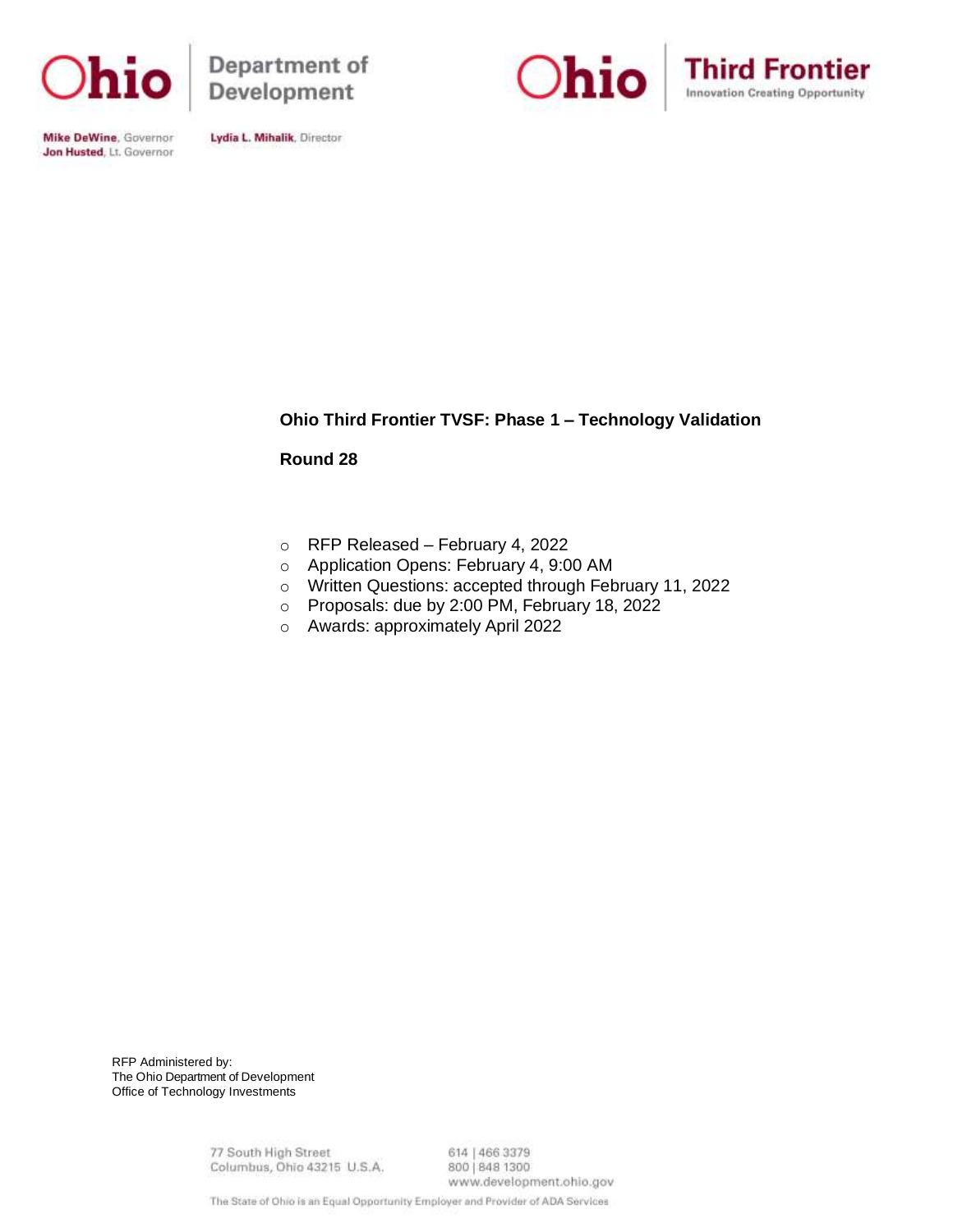# TABLE OF CONTENTS

| 1              |                |                                                                      |  |
|----------------|----------------|----------------------------------------------------------------------|--|
|                | 1 <sub>1</sub> |                                                                      |  |
|                | 1.2            |                                                                      |  |
|                | 1.3            |                                                                      |  |
|                | 1.4            |                                                                      |  |
| $\overline{2}$ |                |                                                                      |  |
|                | 2.1            |                                                                      |  |
|                | 2.2            |                                                                      |  |
|                | 2.3            |                                                                      |  |
|                |                | 2.3.1                                                                |  |
|                |                | 2.3.2                                                                |  |
|                | 2.4            |                                                                      |  |
|                |                | 2.4.1                                                                |  |
|                |                | 2.4.2                                                                |  |
|                |                | 2.4.3                                                                |  |
|                | 2.5            |                                                                      |  |
| 3              |                |                                                                      |  |
|                | 3.1            |                                                                      |  |
|                |                | 3.1.1                                                                |  |
|                |                | 3.1.2                                                                |  |
|                | 3.2            |                                                                      |  |
|                | 3.3            |                                                                      |  |
|                |                | 3.3.1                                                                |  |
|                |                | 3.3.2                                                                |  |
|                |                | Proposal Supplement: Summary of Previous Phase 1 Awards12<br>3.3.3   |  |
|                |                | 3.3.4                                                                |  |
| 4              |                |                                                                      |  |
| 5              |                |                                                                      |  |
|                |                | Appendix A - RFP Process, Awards Process, and Mandatory Compliance14 |  |
|                |                |                                                                      |  |
|                |                |                                                                      |  |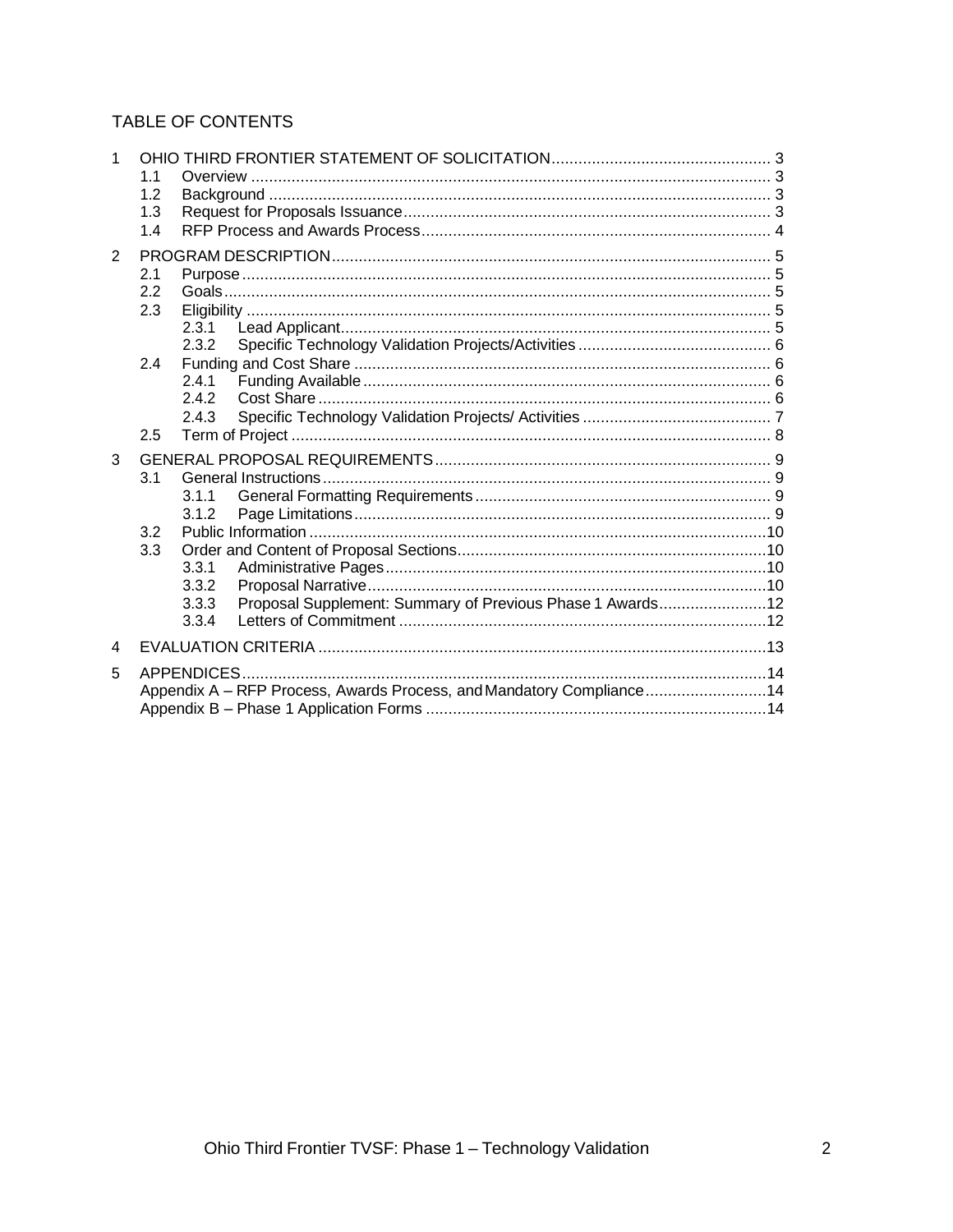# **1 Ohio Third Frontier Statement of Solicitation**

### **1.1 Overview**

The Technology Validation and Start-Up Fund ("TVSF") provides grants to transition technologyfrom Ohio research institutions into the marketplace through Ohio start-up companies.Ohio research institutions may apply for funding for validation (e.g., viability testing, prototyping, etc.) of their unlicensed technologies. This RFP specifically covers **Phase 1 – Technology Validation.** Phase 1 enables the creation of a pool of funds that will in turn support various validation projects originating from an Ohio-based Eligible Institution.

## **1.2 Background**

The Ohio Third Frontier is a \$2.1 billion economic development initiative supporting technology entrepreneurship and growing jobs across the state of Ohio. Through a statewide network of resources, entrepreneurs have access to the technology, business assistance, capital, and talent to turn great ideas into thriving companies. Ohio Third Frontier is driving this expanding, vibrant community of high-growth technology companies, and making Ohio a leading destination for entrepreneurs.

What Ohio Third Frontier Supports:

Ohio Third Frontier seeks compelling business models for near-term market opportunities based on technology and tech-enabled products and services focused in the following areas:

- Software/Information Technology  $\mathbf{r}$
- Biomedical/Lifesciences J.
- Advanced Materials
- Sensors
- Energy
- Advanced Manufacturing

For more information about Ohio Third Frontier, visit https://development.ohio.gov/wps/portal/gov/development/business/third-frontier-andtechnology/03-third-frontier-technology

### **1.3 Request for Proposals Issuance**

This Request for Proposals ("RFP") is being issued for funds to be awarded under the Ohio Third Frontier Technology Validation and Start-Up Fund ("Program"), specifically Phase 1 – Technology Validation. This RFP will be released by publication on the Ohio Third Frontier website at

https://development.ohio.gov/wps/portal/gov/development/business/third-frontier-andtechnology/technology-validation-start-up-fund and the State of Ohio procurement website at https://procure.ohio.gov.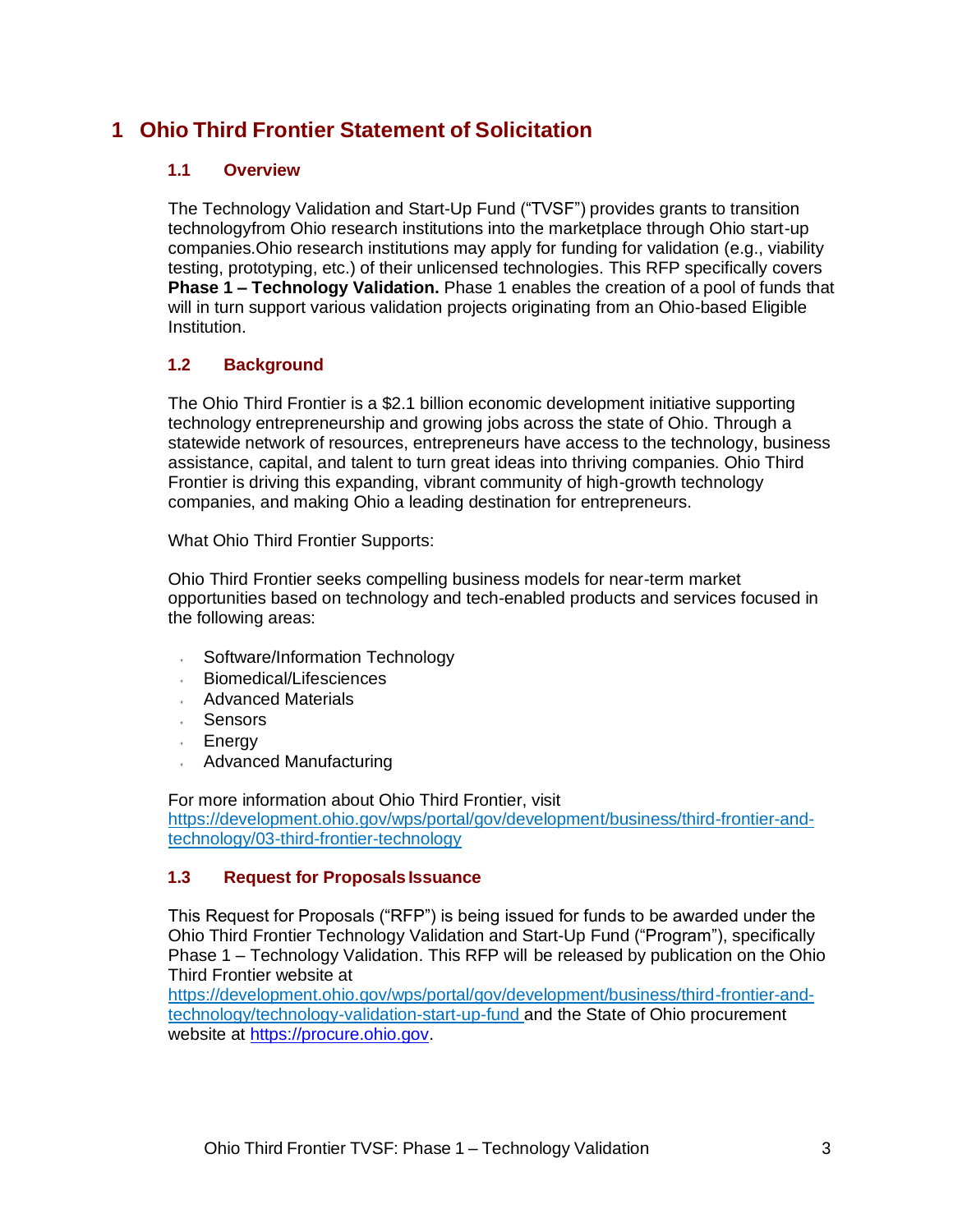The Ohio Third Frontier Commission ("Commission") reserves the right to fund any proposal in full or in part, to request additional information to assist in the review process, to reject any or all proposals responding to this RFP, and to re-issue the RFP and accept new proposals if the Commission determines that doing so is in the best interests of the State of Ohio (the "State"). Issuing this RFP does not bind the State to make an award of Ohio Third Frontier funds. Any award of Ohio Third Frontier funds in respect to this RFP will be subject to availability of funds as provided in Ohio Revised Code Section 126.07.

The Ohio Department of Development ("Development") administers this RFP and reserves the right to adjust the dates for this RFP for whatever reason it deems appropriate. Development's Office of Technology Investments will administer all funds awarded under this RFP. This RFP is not a contract or commitment of any kind on the part of Development.

## **1.4 RFP Process and AwardsProcess**

The RFP Process will consist of the following steps:

- Release of RFP
- Questions and Answers (Q&A) and Communications
- Submittal of Proposals

Each of these steps is discussed in Appendix A – RFP Process, Awards Process, and Mandatory Compliance.

The Awards Process will consist of the following steps:

- Proposal Review and Evaluation Procedures
- Award Decision
- Award and Agreement Preparation and Execution

Each of these steps is discussed in Appendix A - RFP Process, Awards Process, and Mandatory Compliance.

All questions regarding this RFP must be submitted in writing via e-mail to [TVSF@development.ohio.gov](mailto:TVSF@development.ohio.gov) with a subject line of "TVSF RFP Q&A". Lead Applicants, Licensing Institutions and/or others acting on their behalf shall be aware of all prohibited contact in Section IV of Appendix A – RFP Process, Awards Process, and Mandatory Compliance.

If a Lead Applicant, Client, or others acting on their behalf makes prohibited contact,Development, in its sole discretion, may eliminate the proposal from the RFP process.

A template/sample grant agreement will be available on the Program's website: [http://development.ohio.gov/bs\\_thirdfrontier/tvsf.htm](http://development.ohio.gov/bs_thirdfrontier/tvsf.htm)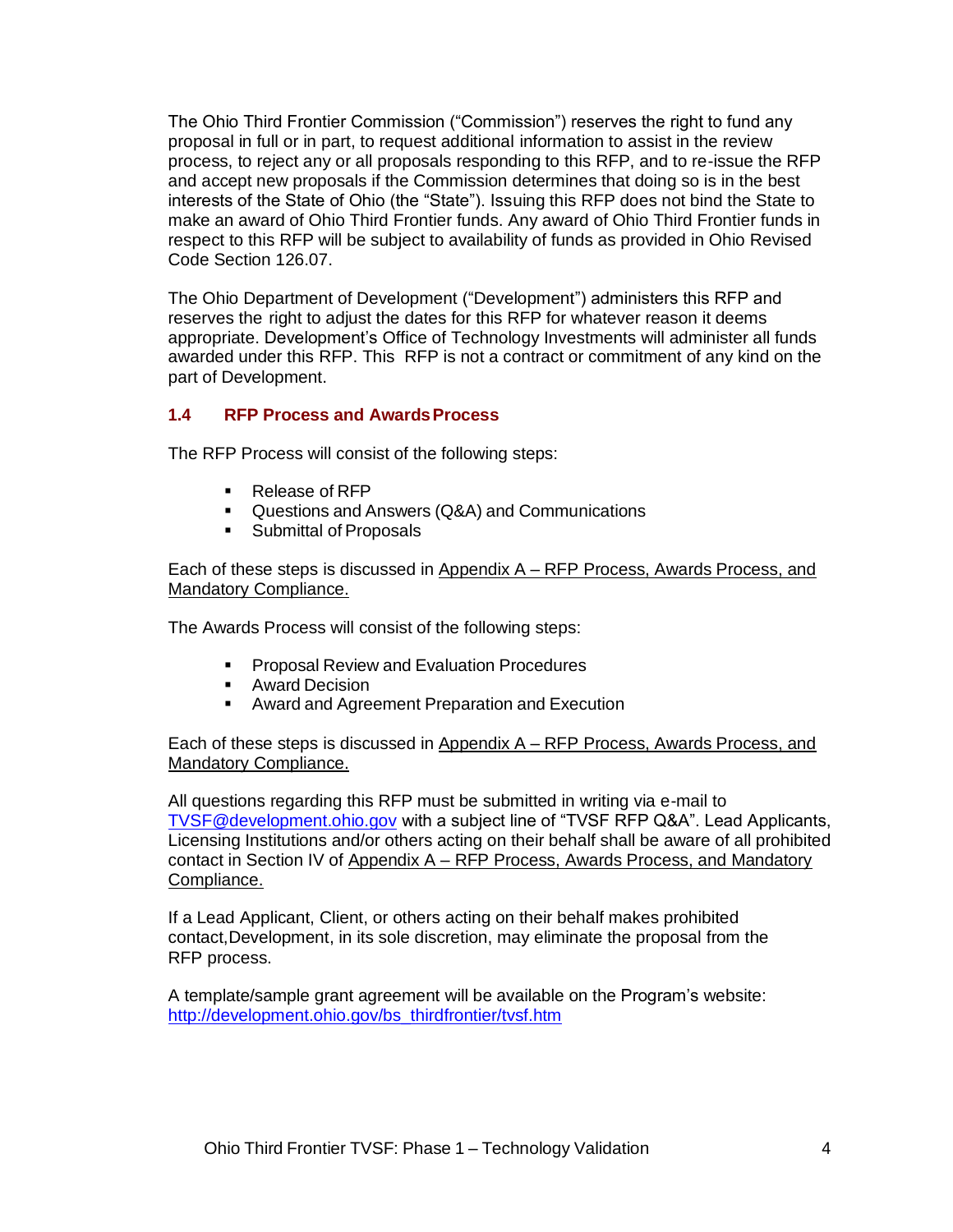# **2 Program Description**

## **2.1 Purpose**

The goal of the Ohio Third Frontier Technology Validation and Start-Up Fund is to create greater economic growth in Ohio through start-up companies that commercialize technologies developed by institutions of higher education, other not-for-profit research institutions and federal labs ("Eligible Institution").

The Program has been designed to: 1) Support protected technologies developed at Ohio Eligible Institutions that need known validation/proof that will directly impact and enhance both their commercial viability and ability to support a start-up company and 2) Support Ohio start-up and young companies that are in the process of licensing validated/proven technologies from an Eligible Institution and have already engaged with the Eligible Institution in a due diligence discussion for doing so.

Two separate mechanisms, with different application requirements, have been set up to achieve these goals: Technology Validation (Phase 1) and Start-Up Fund (Phase 2).

This RFP specifically covers **Phase 1 – Technology Validation.**

# **2.2 Goals**

The specific goals of Phase 1 of the Program include:

- Generate the proof needed to move technologies to the point that they are either ready to be licensed by an Ohio start-up company or otherwise deemed unfeasible for commercialization. Applicants are encouraged to work with potential Ohio licensees to identify the proof needed.
- Perform validation activities such as prototyping, demonstration and assessment of critical failure points in subsequent development, scale-up and commercialization in order to generate this proof, with strong preference for these validation activities being performed by an independent source.

# **2.3 Eligibility**

## *2.3.1 Lead Applicant*

A Lead Applicant is the entity that submits a proposal and will be legally and financially responsible for the administration of any resulting award of Ohio Third Frontier funds under this RFP ("Lead Applicant"). The Lead Applicant will be responsible for the administration of its proposal should it be awarded. The Lead Applicant must also serve as both the administrative and technical director of the Project.

An eligible Lead Applicant for the Phase 1 Technology Validation Fund must be:

- 1) An Ohio institution of higher education; or
- 2) An Ohio not-for-profit research institution,
	- which has a history of technology commercialization and creation of start-ups; and

Ohio Third Frontier TVSF: Phase 1 – Technology Validation 8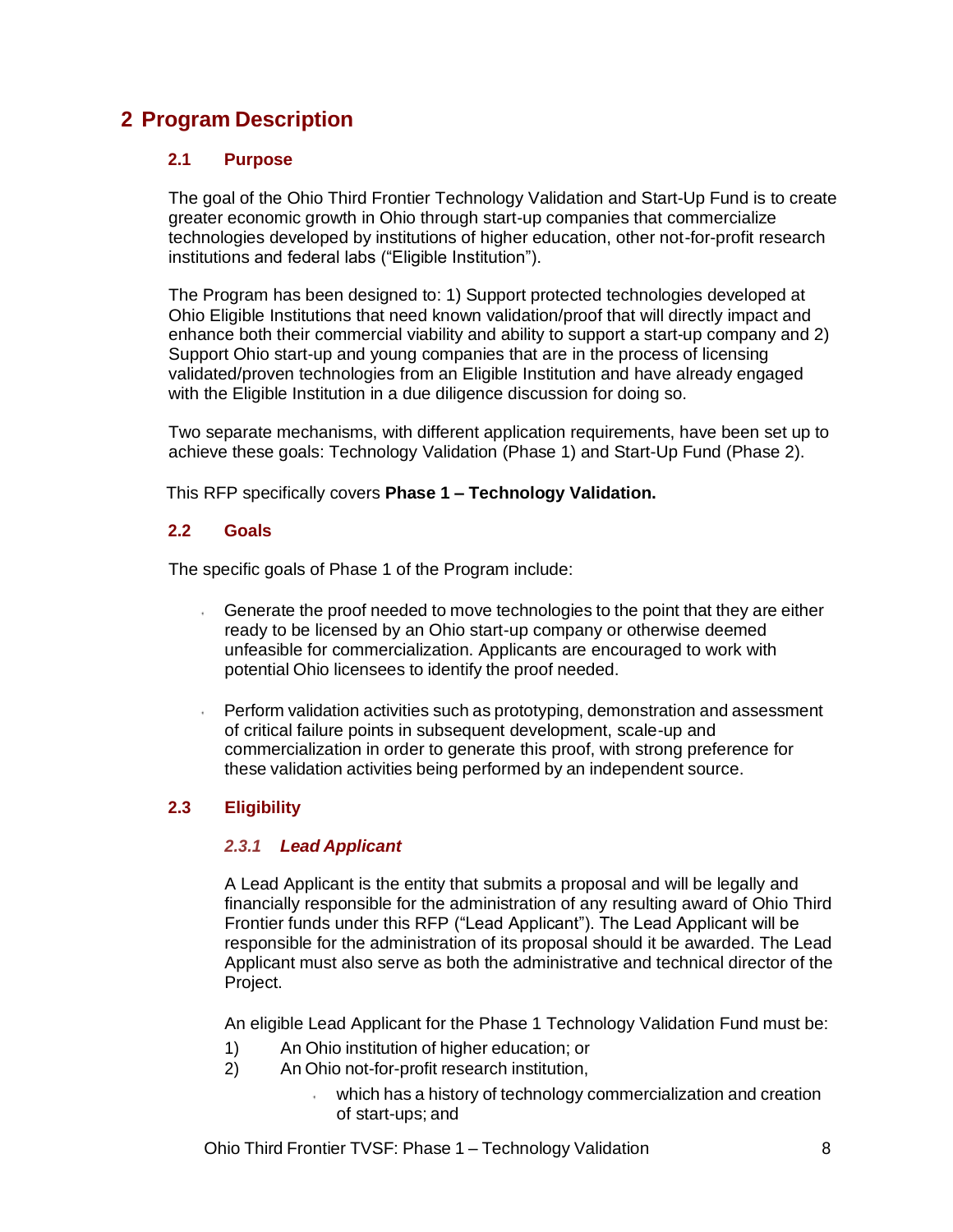institutional infrastructure and support for commercialization.

Eligible Lead Applicants must have a dedicated Technology Transfer Office.

Eligible Lead Applicants can be approved for no more than **one Phase 1** award in any 12-month period of the program, requesting one of these three funding options:

**Option 1**, requesting between \$200,000 and \$500,000. This option requires a Cost Share match of 1:1 and, if awarded, Lead Applicants will have one year to allocate program funds to eligible projects with up to a two-year project period. If an Eligible Lead Applicant has previously received a TVSF Phase 1 award that has not been fully allocated to eligible projects, the Eligible Lead Applicant must allocate all funds from its existing award prior to the encumbrance of any new award.

**Option 2**, requesting \$1,000,000. This option requires a Cost Share match of 1:1 and, if awarded, Lead Applicants will have two years to allocate program funds to eligible projects with up to a three-year project period. If an Eligible Lead Applicant has previously received a TVSF Phase 1 award that has not been fully allocated to eligible projects, the Eligible Lead Applicant must allocate all funds from its existing award prior to the encumbrance of any new award.

**Option 3**, requesting \$100,000. This option requires an internship component in lieu of any Cost Share match requirement, as set forth in 2.4.2. If awarded, Lead Applicant will have one year to allocate program funds to eligible projects with up to a two-year project period. If an Eligible Lead Applicant has previously received a TVSF Phase 1 award that has not been fully allocated to eligible projects, the Eligible Lead Applicant must allocate all funds from its existing award prior to the encumbrance of any new award. A Lead Applicant must provide information explaining why the Eligible Institution is unable to provide Cost Share, which will be reviewed in determining whether or not to award funds under the application.

### *2.3.2 Specific Technology Validation Projects/Activities*

To be considered eligible for Program funds, a technology must already have intellectual property protection, defined as invention disclosure (to USPTO), patent pending, or patent issued, and in the case of IT Technologies only, Trade Secret, Trademark or Copyright protection associated with the technology, as appropriate. It is expected that the majority of supported technologies will be patent pending.

Program funds are not meant to be early stage "proof of concept" funds—specific technologies supported by the Program must have already advanced beyond basic research and must have the equivalent of a laboratory-scale proof of concept prior to application to an Eligible Institution's pool of funds.

Similarly, technologies that have already received TVSF Phase 2 funding are considered too far developed for Phase 1, and thus are ineligible for funding under Phase 1.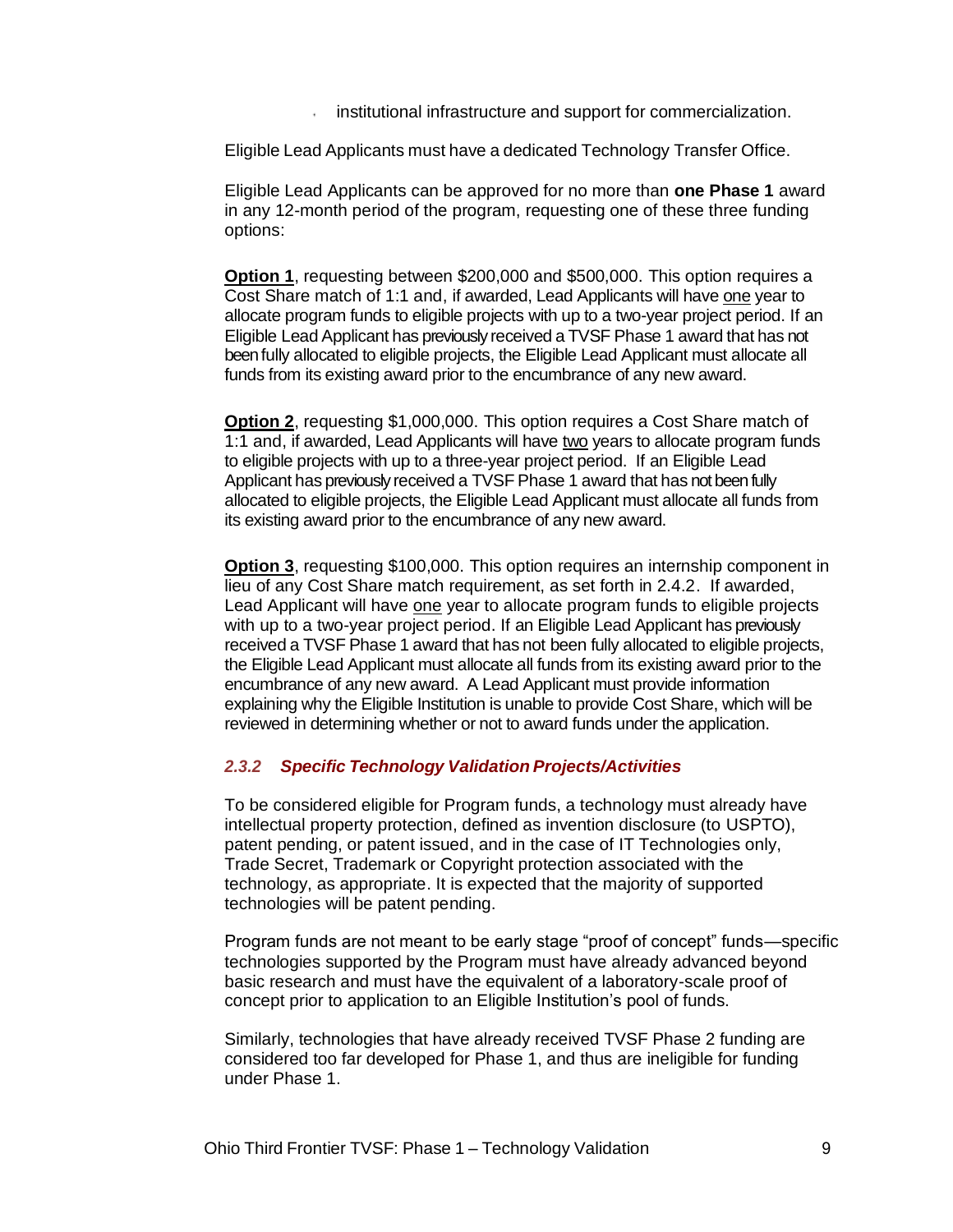### **2.4 Cost Share**

### *2.4.1 Cost Share*

Cost share is the commitment of financial resources to the support of the overall project budget by the Eligible Institution. The primary source of cost share is typically a direct cash contribution from the Eligible Institution.

For application options 1 and 2, TVSF Phase 1 requires a cash cost share commitment of at least one dollar for every dollar of Ohio Third Frontier funds requested (i.e., a ratio of 1:1). The match must represent a specific new, unrestricted cash commitment. It will be theresponsibility of the Lead Applicant to ensure that the 1:1 cost share requirement is met or exceeded, and all reporting requirements are met. Cost share must beavailable with no contingencies or conditions at the time of proposal submission to Development. Federal Funds, unless expressly allowed under the applicable Federal Program, State of Ohio General Revenue Funds, Ohio Department of Development program funds, or other Ohio Third Frontier program funds shall not qualify as part of the Cost Share amount.

Because Phase 1 Awards are intended to be matched directly by actual cash that will then be allocated to individual technology validation projects, cost share for these proposals cannot come in the form of researcher release time, student tuition remission, or any other "in-kind" types of support.

If a Lead Applicant is awarded under Option 3, no Cost Share is required.

## *2.4.2 Internship Requirement*

If Lead Applicant is applying for funding under Option 3 identified above, in lieu of any Cost Share requirement, the Lead Applicant must demonstrate at least one internship position supported by the award, anticipated to be located in the Technology Transfer Office. The internship position(s) must either be a paid position or receive institution credit hours. Note, if the position is compensated, the position may not be funded through any Ohio Department of Development or Ohio Third Frontier program funding. The internship position(s) should be described in the Proposal Narrative.

### *2.4.3 Specific Technology Validation Projects/ Activities*

Individual technologies that an Eligible Institution decides to support with its pool of funds must be supported equally across cost share and Program funds (i.e., 1:1). This matching requirement is for the entire project/activity—not necessarily for each expense.

Technology Validation Projects/Activities supported by an Eligible Institution with its pool of funds are intended to be approximately 1 year in duration and under \$150,000 in total cost, although flexibility is afforded to the Eligible Institution regarding the duration and amounts for individual projects. Development staff must approve projects prior to their support from an Eligible Institution's pool of funds. Seeking approval will require a letter and 1-page prospectus, the form of

Ohio Third Frontier TVSF: Phase 1 – Technology Validation 10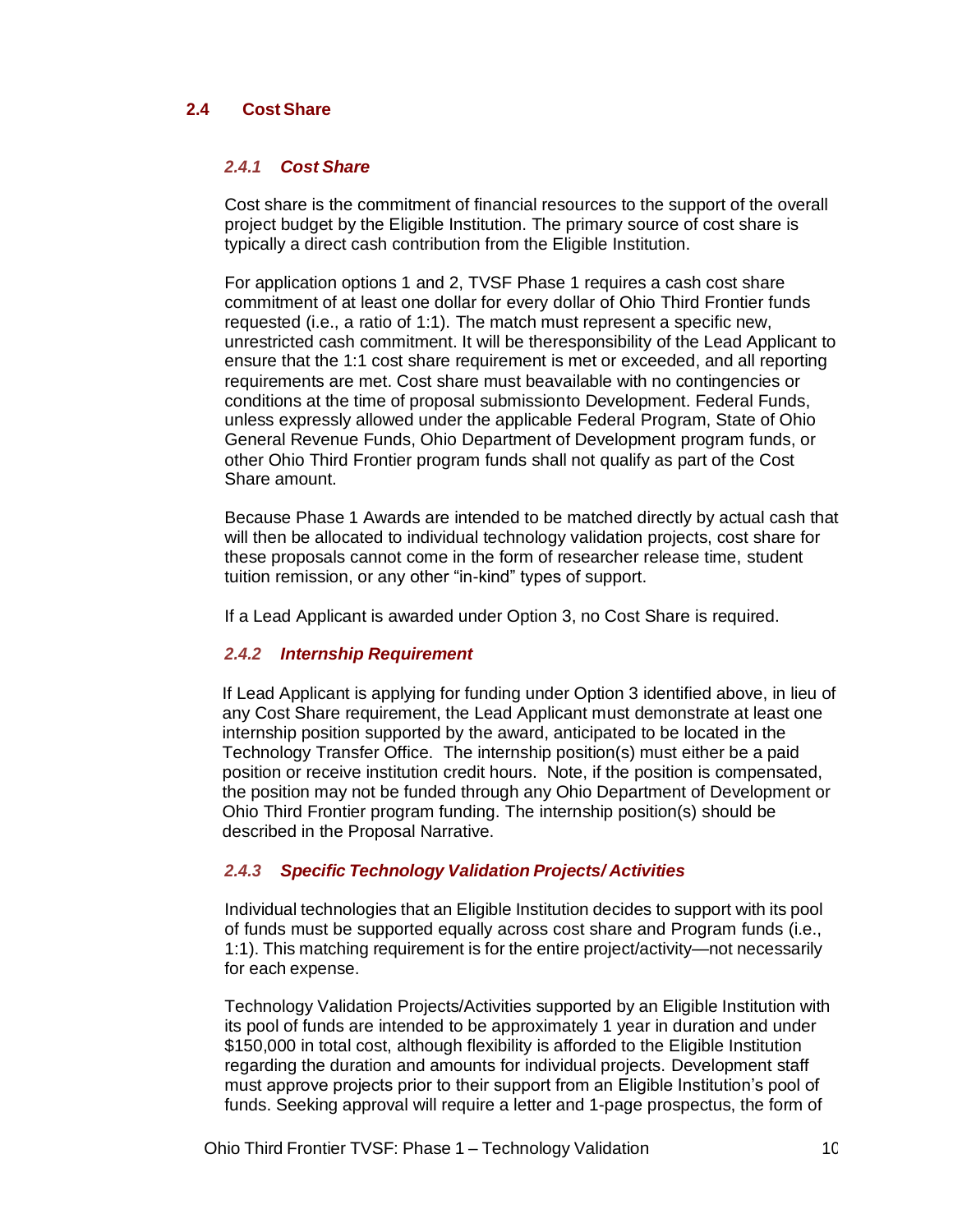which is determined by Development. Projects that exceed \$150,000 in total budget will require additional steps for approval.

For individual projects to be supported by an Institution's pool of funds, funds must be: 1) allocated to individual projects by the end of the awards allocation period 2) for the performance of activities in direct support of the project; 3) expended by the end of the Project Period identified in the award; 4) charged to resources of the Grantee; and 5) documented in grant accounts or in the grantrelated financial books and records.

## **2.4.3.1 Eligible Expenses**

Program funds and cost share may only be used for the following types of activities/expenses:

- Personnel time for employees of the Eligible Institution
- Purchased Services from vendors outside of the Eligible Institution
- Supplies
- **Equipment**

# **2.4.3.2 Ineligible Expenses**

Program funds and cost share may not be used for any of the following types of activities/expenses:

- Bonuses, incentive compensation or rewards
- Travel expenses (including conference fees)
- Indirect costs (e.g., F&A)
- Legal fees
- Patent prosecution expenses
- Developing grant proposals
- Administering an OTF award (including a TVSF award stemming from this RFP)
- Any other activity determined to not be consistent with the intent, goal, or rules of the Program.

# **2.5 Term of Project**

The Project is the plan of activity or activities that make up the total scope of work for which an award of Ohio Third Frontier funds is requested and for which a proposal is approved. The period during which the active work funded by the grant award will take place shall be no more than 2 years for Options 1 and 3 and 3 years for Option 2 ("Project Period"). All Technology Validation Projects/ Activities must be selected by the Project Selection Committee (as defined in section 3.3.2.1 below) and all funds must be allocated within the first year of the ProjectPeriod. For an additional three years following the Project Period, the Lead Applicant will continue to report commercialization successes to Development.

Development will not grant any extensions to the Project Period for TVSF Phase 1 awards.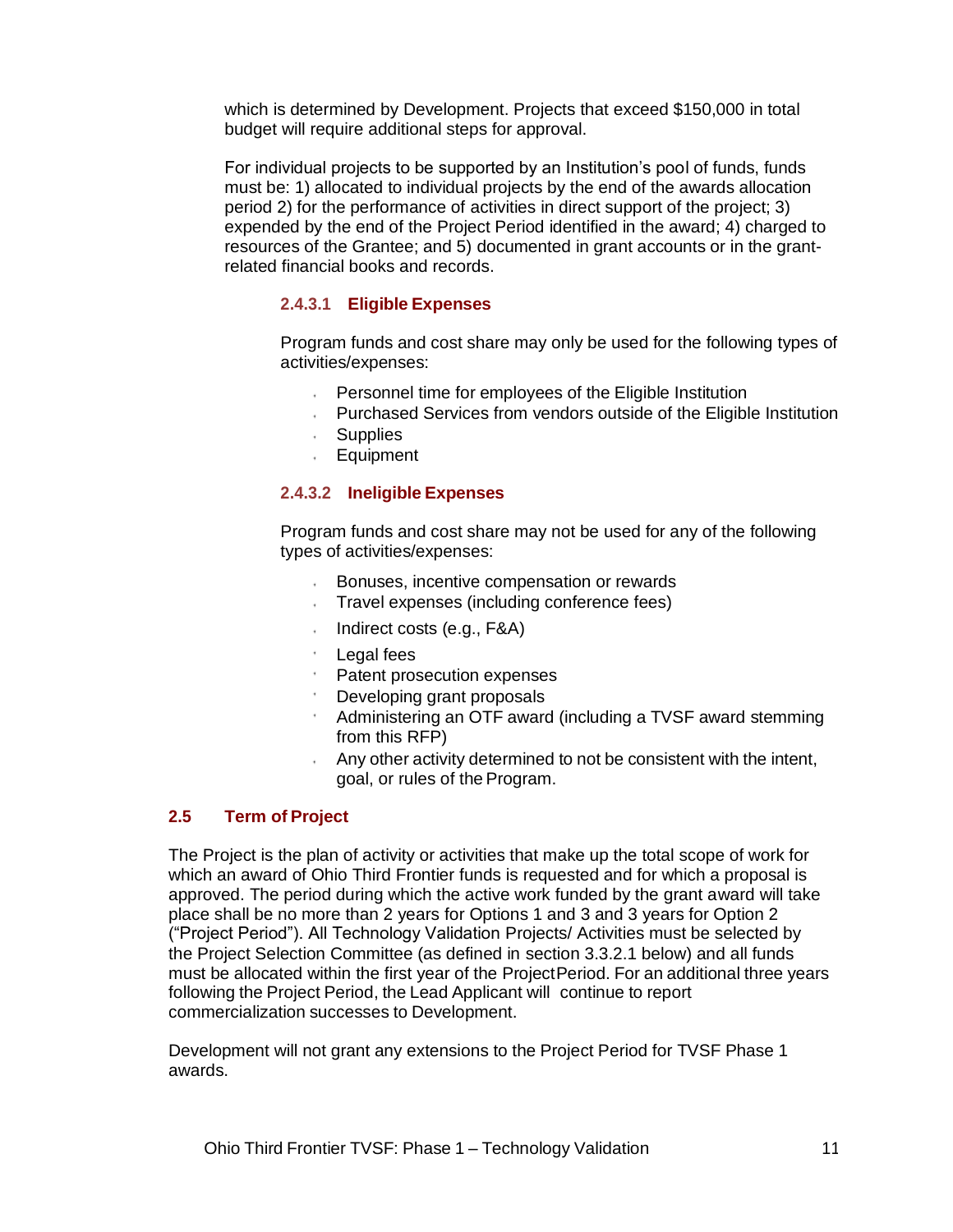# **3 General ProposalRequirements**

## **3.1 General Instructions**

Program proposals must be submitted via Development's online proposal submission portal. The link for the portal will be posted on the **TVSF Program Website** approximately two weeks prior to the proposal submission due dates.

If the portal is unavailable, proposals are to be submitted via email to [TVSF@development.ohio.gov](mailto:TVSF@development.ohio.gov)

Lead Applicants must incorporate the questions provided in Appendix B – Phase 1 Application Forms into their proposal narrative. No other materials or narrative beyond what is requested in the appendix may be submitted. It is the Lead Applicant's responsibility to ensure submission of a complete proposal based on all requirements of this RFP.

## *3.1.1 General FormattingRequirements*

- $\cdot$ Proposals are to be submitted on 8.5 x 11-inch page size.
- Margins must not be less than  $\frac{3}{4}$  of an inch on all sides
- Font must be 11 point or larger with no more than 6 lines per inch.
- All pages must be numbered consecutively using the format "Page [#] of [total number of pages]" (e.g., Page 2 of 25).
- The proposal title and Lead Applicant name must appear at the bottom of each page.
- Proposals should not include color figures that cannot be understood when photocopied in black and white.
- Do not include a cover or cover letter other than the Application Information Page.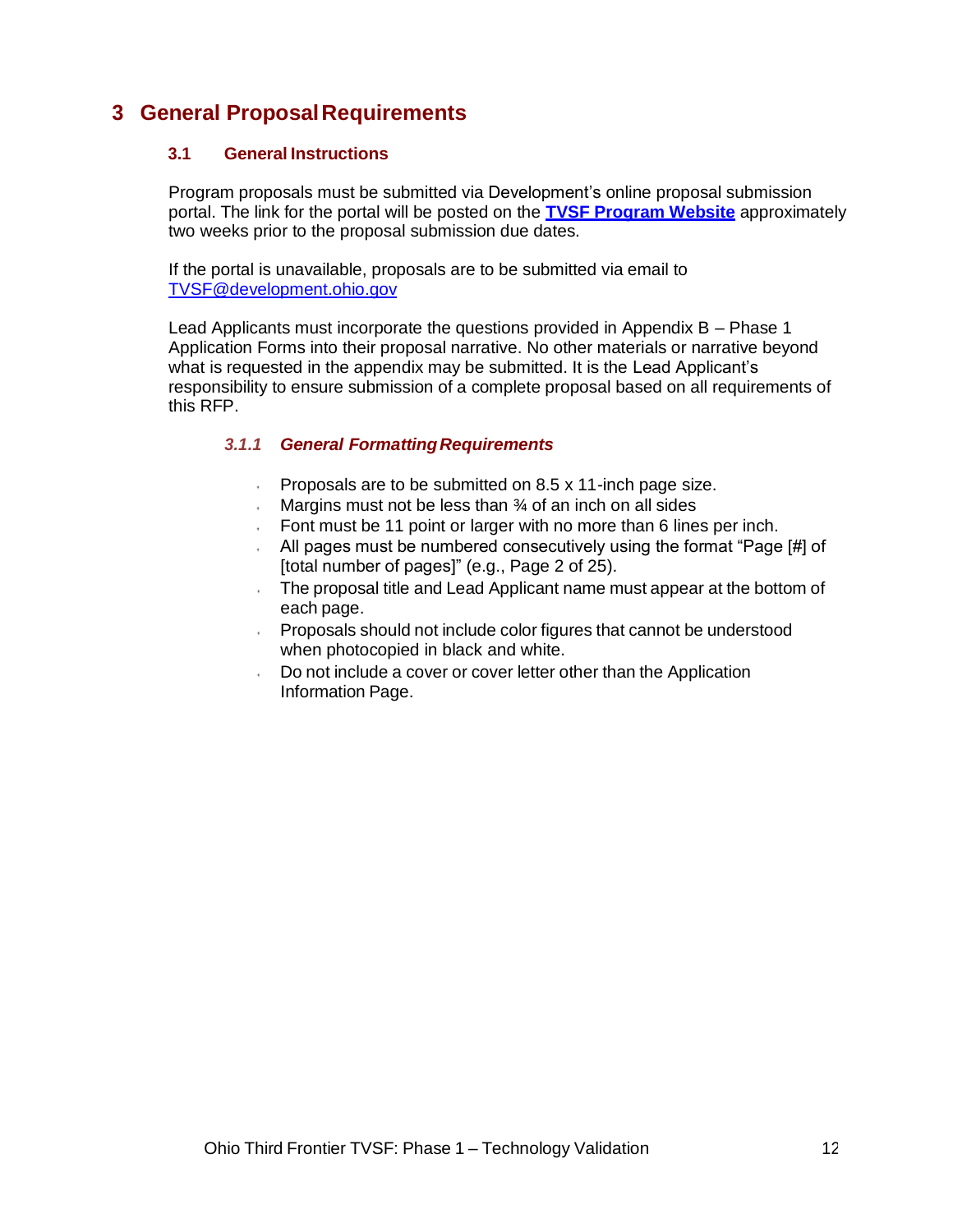### *3.1.2 Page Limitations*

Any pages beyond the page limits listed below will be eliminated from the proposal before it is sent for review and evaluation. Except as otherwise noted, appendices or other methods to augment the information presented in the proposal are not allowed. References to web-based information to supplement the proposal are not permitted, and such references will not be considered in the evaluation.

| <b>Section</b>                                                          | <b>Page Limit</b>                                              |
|-------------------------------------------------------------------------|----------------------------------------------------------------|
| 3.3.1 Administrative Pages                                              | 3 pages                                                        |
| 3.3.2 Proposal Narrative                                                | 7 pages                                                        |
| 3.3.3 Proposal Supplement: Summary of<br><b>Previous Phase 1 Awards</b> | 1 page                                                         |
| 3.3.4 Letters of Commitment                                             | 1 page per member of<br><b>Proposal Selection</b><br>Committee |

### **3.2 Public Information**

Lead Applicants are reminded that all information submitted in response to this RFP is public information unless a statutory exception exists that exempts it from public release under the Ohio Public Records Act in Section 149.43 of the Ohio Revised Code.

## **3.3 Order and Content of ProposalSections**

Unless otherwise noted, the proposal must address all of the elements listed in this section in the order requested.

### *3.3.1 Administrative Pages*

The first three pages of the proposal must be the completed pages from Appendix B – Phase 1 Application Forms.

### **3.3.1.1 Application Information**

The first page of the proposal must be the Application Information Page which must contain the title and signature of the Lead Applicant's Authorizing Agent. For a Phase 1 application, the Authorizing Agent should be the Technology Transfer Office.

### **3.3.1.2 Financial Liability and LegalHistory**

The second page of the proposal must be the completed Financial Liability and Legal History page.

### **3.3.1.3 Lead Applicant ContactInformation**

The third page of the proposal must be the completed Lead Applicant Contact Information page.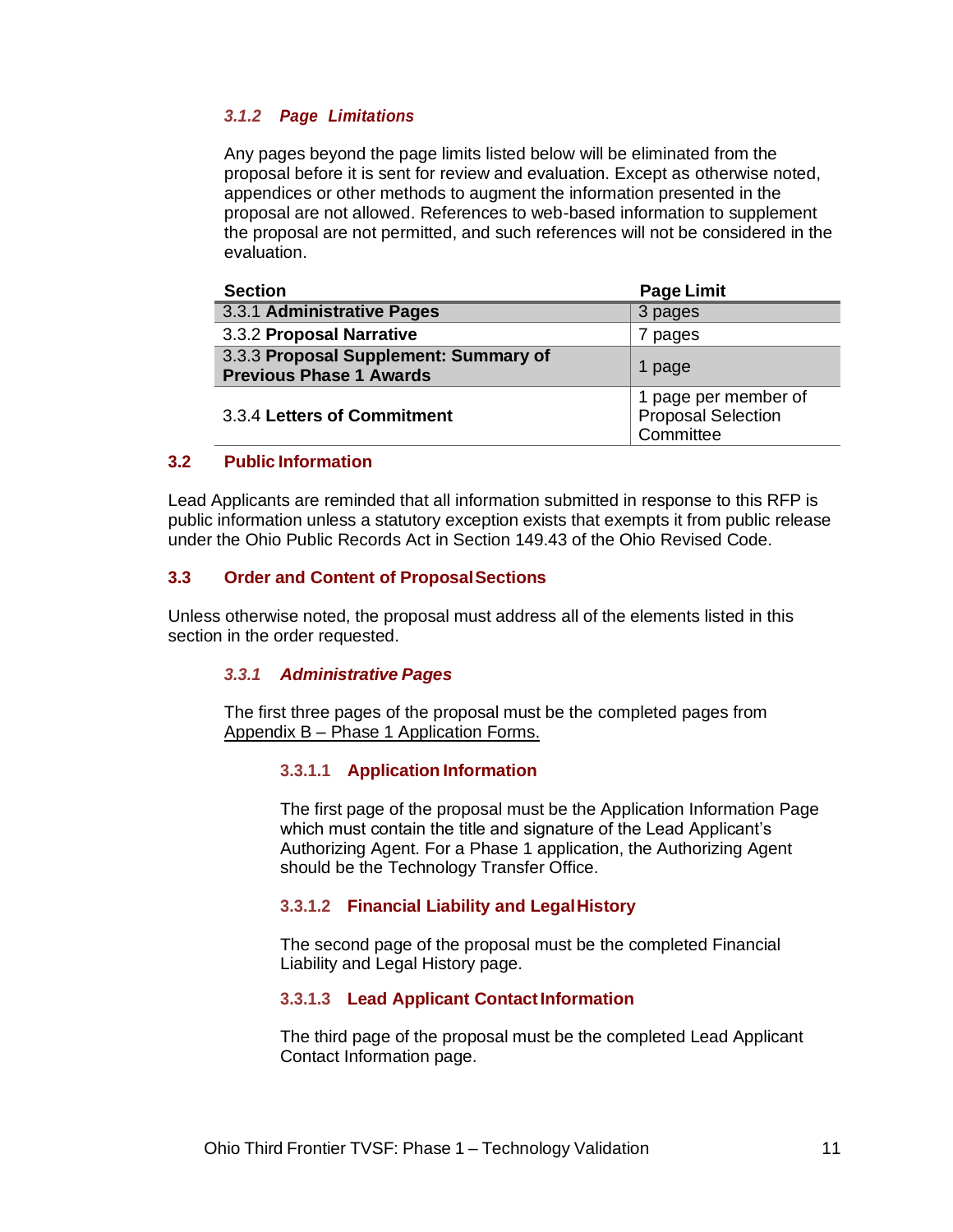### *3.3.2 Proposal Narrative*

Applicants must answer the questions provided in Appendix  $B - Phase 1$ Application Forms. While the overall proposal narrative may not exceed seven pages, it is up to the applicant to allocate the space among the questions as they feel best presents the opportunity.

Applicants should carefully examine Section 4 to understand the evaluation criteria to best use their available space. With the short page limit, the Proposal narrative is not expected to be an in-depth technical assessment of the problem and the work plan.

### **3.3.2.1 Project SelectionCommittee**

A critical element for the success of a Phase 1 award is the membership of the Project Selection Committee. As a part of the proposal narrative (Question 5), Phase 1 proposals must specify the membership of their Project Selection Committee. For the best chance at success, the following rules shall apply to the membership:

- A majority of the Project Selection Committee membership may not be employed or otherwise affiliated with the Lead Applicant. Only one seat of the committee may be occupied by an executive (President, Vice President or similarly situated) from the Lead Applicant. Instances where the Lead Applicant has only one or zero seats on the committee will be viewed favorably.
- At least one member of the Project Selection Committee must be a representative from the local Entrepreneurial Services Provider (ESP).
- At least one member of the Project Selection Committee must be a representative from an outside angel or venture capital interest. Representation from downstream investor groups will be viewed favorably.

On the whole, the Project Selection Committee should encompass significant start-up expertise and appropriate linkages (including to industry sectors and possibly alumni) that would enable the recruitment of strategic partners and qualified entrepreneurs to move successful projects to the next level of commercialization. Lead Applicants are strongly encouraged to avoid using boiler plate biographical information to describe the selection committee members.

### **3.3.2.2 Engagement with the Entrepreneurial Ecosystem**

The Ohio Third Frontier has made significant investment into fostering a statewide entrepreneurial ecosystem. This investment is particularly visible in the Entrepreneurial Services Provider (ESP) Program, a statewide network of regionally based organizations designed to provide services and capital to help entrepreneurs with a start-up technology company accelerate their growth and get their ideas to market. Each of the six regions of the state has a lead organization that, along with its extensive collaborator network, provides services including: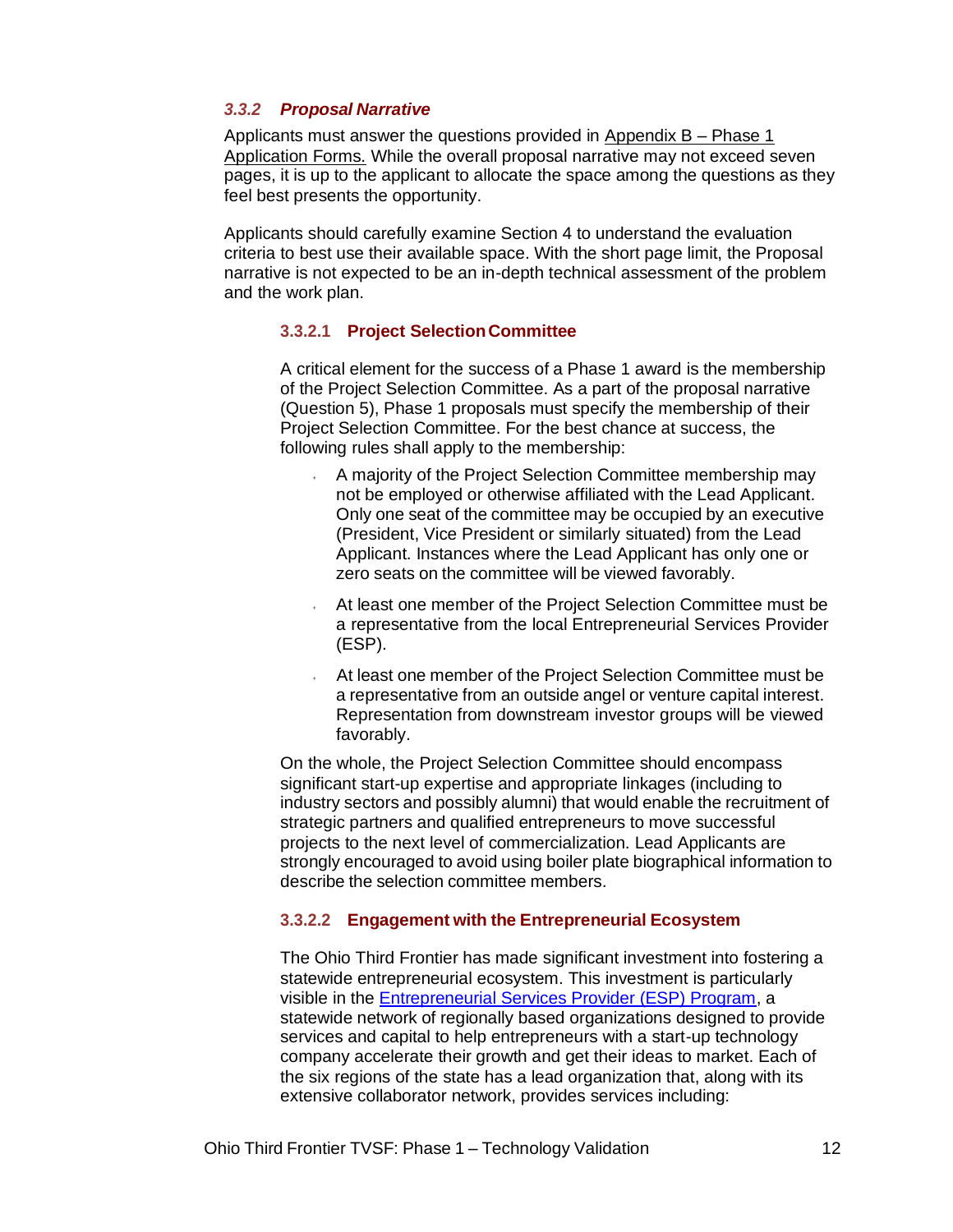- Mentorship by seasoned entrepreneurs and industry professionals
- Help with business planning and investment pitch preparation
- Access to investors and capital
- Business support including legal, tax and accounting services
- Assistance developing intellectual property and marketing/sales strategies
- Help recruiting talent
- State-of-the-art workspaces at incubators

Engagement with the local ESP is critical for Phase 1 applicants and as indicated in the previous section, Phase 1 proposals will need to specify a Project Selection Committee that includes one representative from the local ESP.

# *3.3.3 Proposal Supplement: Summary of Previous Phase 1 Awards*

If the Lead Applicant has previously received Phase 1 awards, the applicant must provide a summary of the validation activities conducted under those awards (including the older-style, directly funded Phase 1 validation projects). The summary should not exceed 1 page in length and must include the table included in Appendix B – Phase 1 Application Forms.

## *3.3.4 Letters of Commitment*

A Commitment Letter must be provided for each organization and/or individual that will have a seat on the Project Selection Committee as well as from the Lead Applicant. Commitment letters may not be longer than one page and may not include appendices or attachments.

Commitment letters must meet each of the following requirements:

- $\cdot$ Be submitted on the letterhead of the relevant organization;
- Include the name of the Lead Applicant.
- Briefly state the nature and the duration of any relationship with the Lead Applicant.
- State the intent/willingness to serve on the Project Selection Committee;
- The Lead Applicant's letter must indicate the source and amount of cost share and must indicate that the cost share is a new, unrestricted cash commitment.

*General support letters are not allowed.* Any such letters submitted will be removed from the proposal and not transmitted to the external evaluation team.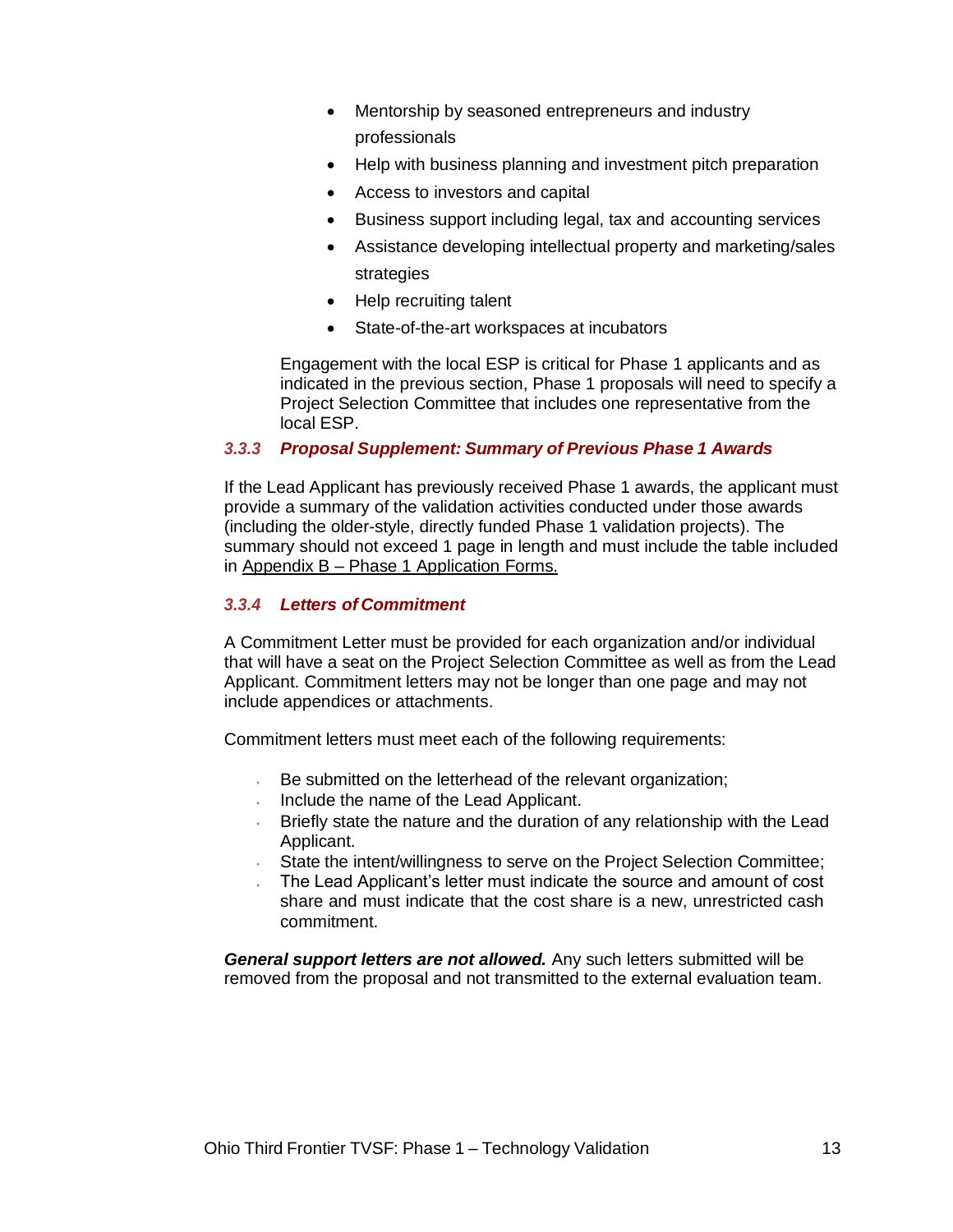# **4 Evaluation Criteria**

Only the most meritorious proposals are sought for funding. Proposals will be evaluated by a third-party evaluator based on responsiveness to all the requirements of this RFP. Implicit in those requirements and evaluation criteria is the quality of the statement of work and budget.

The following criteria have been designated with the highest relevance to and weighting for the Technology Validation and Start-Up Fund:

- Alignment of the proposal with the Program purpose, goals, objectives, eligibility and funding requirements as described in this RFP.
- Compliance with this RFP's administrative requirements.
- Quality of the responses to the requirements of this RFP as outlined in the proposal narrative. The following specific elements will be examined:
	- The degree to which the Lead Applicant is able to meaningfully demonstrate the quantity and quality of their likely projects and their ability to allocate the pool of funds to projects within the Allocation Period.
	- The degree to which the Lead Applicant is able to demonstrate its ability to manage the proposed pool of funds, including administrative and reporting processes.
	- The robustness of the Lead Applicant's project selection process, including the background and experience of the proposed members of the Eligible Institution's Project Selection Committee. Note that a majority of the Project Selection Committee may not be employed or otherwise affiliated with Lead Applicant. It is preferred that Lead Applicants minimize their role in the Project Selection Committee. As mentioned in section 3.3.2.1, one member of the Project Selection Committee must be from the local ESP and at least one member must represent an outside angel or venture capital interest.
	- The degree to which the Lead Applicant demonstrates its ability to integrate their activities with the Ohio Third Frontier ESP Program and other state-funded programs and organizations sharing complimentary missions.
	- The degree to which the Program funds will be impactful as evidenced by  $\ddot{\phantom{0}}$ the magnitude and realism of the projected metrics including the creation of new companies.
	- The performance on prior Ohio Third Frontier awards, particularly the licensing status of completed Phase 1projects.
	- Strong preference will be given to applications that can demonstrate that validation activities will be performed by independent3<sup>rd</sup> parties.

The evaluation criteria are designed to support the mission and goals of Ohio Third Frontier and its various programs.